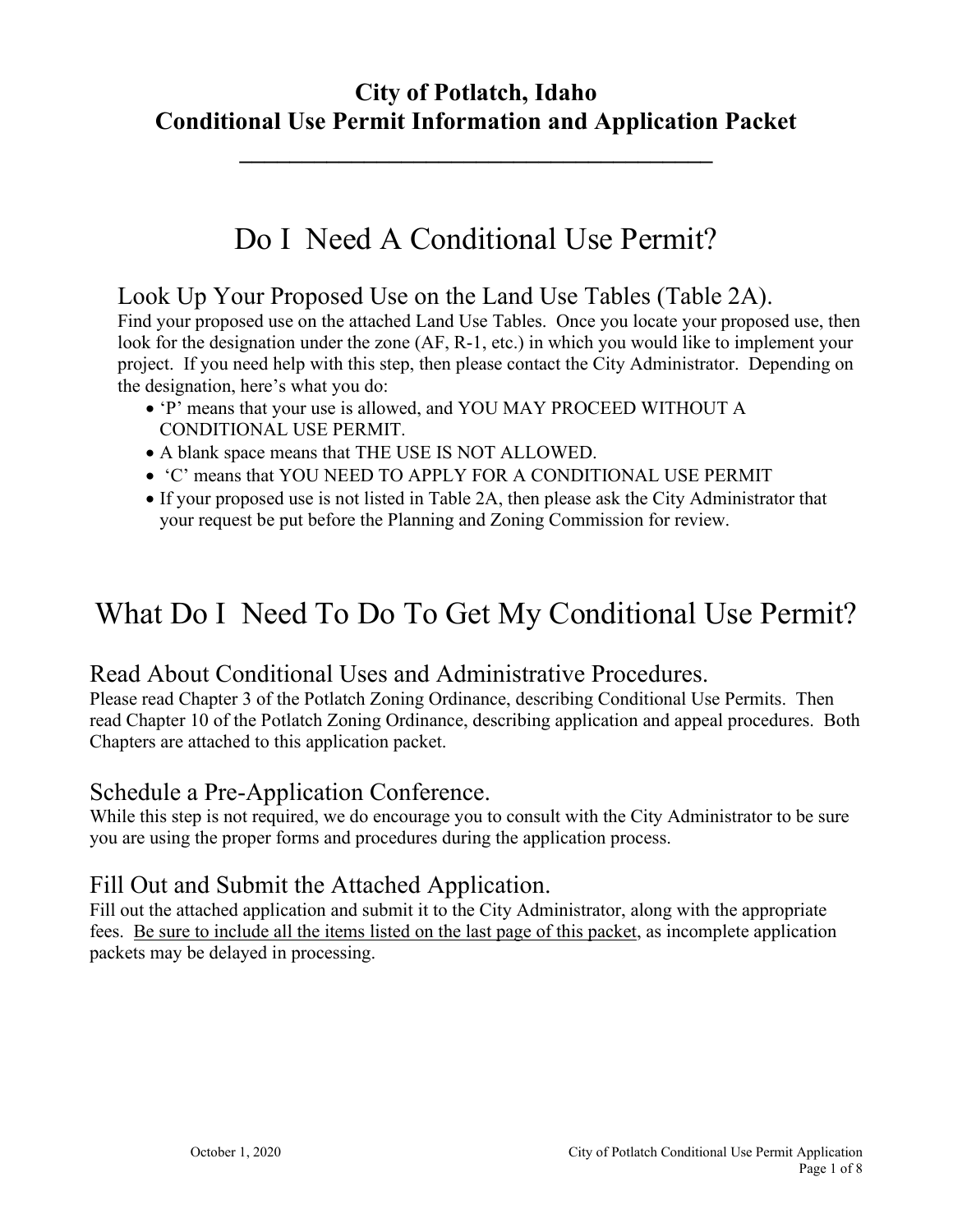# What Happens Next?

# Public Hearing Date Scheduled

A date will be chosen for a public hearing. The time frame can be anywhere from 3 to 5 weeks after submittal of application material and fee. A public notice will be posted at the post office and published in the newspaper. Residents within 300 feet of the proposed project will be informed by way of a more thorough notice prepared by you, the applicant, and mailed by the city (there will be separate charge for these mailings). The applicant is also responsible for procuring the names and addresses of these landowners and providing this list to the city clerk. The Planning and Zoning Commission will also familiarize themselves with the proposed project during this time.

# Public Hearing

Public hearings will be held in the city council chambers unless a larger audience is expected whereby an alternate location will be chosen. The purpose of the hearing is to allow you, the applicant, an opportunity to inform the community of your proposed project. It is also is an opportunity for citizens of Potlatch both for and against the proposed project to express their views. The procedure for the public hearing is as follows:

- 1. Presentation by a member of the P&Z commission.
- 2. Open Public Hearing
	- a. Statement of applicant
	- b. Statements of other persons in favor
	- c. Statements by those opposed
	- d. Applicant's rebuttal
- 3. Close Public Hearing

A chairman will run the hearing. Time limits may be prescribed at the beginning of the hearing to allow for equal representation and for expediting the process. Each person will be allowed to speak without being interrupted or cross-examined. Written statements over one page in length will be accepted for the record but will not be read at the public hearing.

## Decisions

A decision will likely be given soon after the close of the public hearing, perhaps the same evening, but the commission may take up to 120 days to deliberate on particularly complicated cases. The commission's responsibility is to weigh all views and consider the evidence provided to them in making a decision. All approved CUP's have a list of conditions that must be met. This is an agreement between the applicant and the city and is subject to periodic inspections to verify conformity. If the CUP is denied there is the option of appeal. If the CUP is approved, any opponent who testified during the public hearing may also file an appeal.

### Appeal Process

Appeals must be submitted not later than 10 days after a decision has been granted by the P&Z Commission. Appeals must be submitted in writing and state clearly why the appeal is being made. The city administrator can help in guiding anyone wanting to prepare an appeal. After the appeal is received the city council will set a date for a hearing.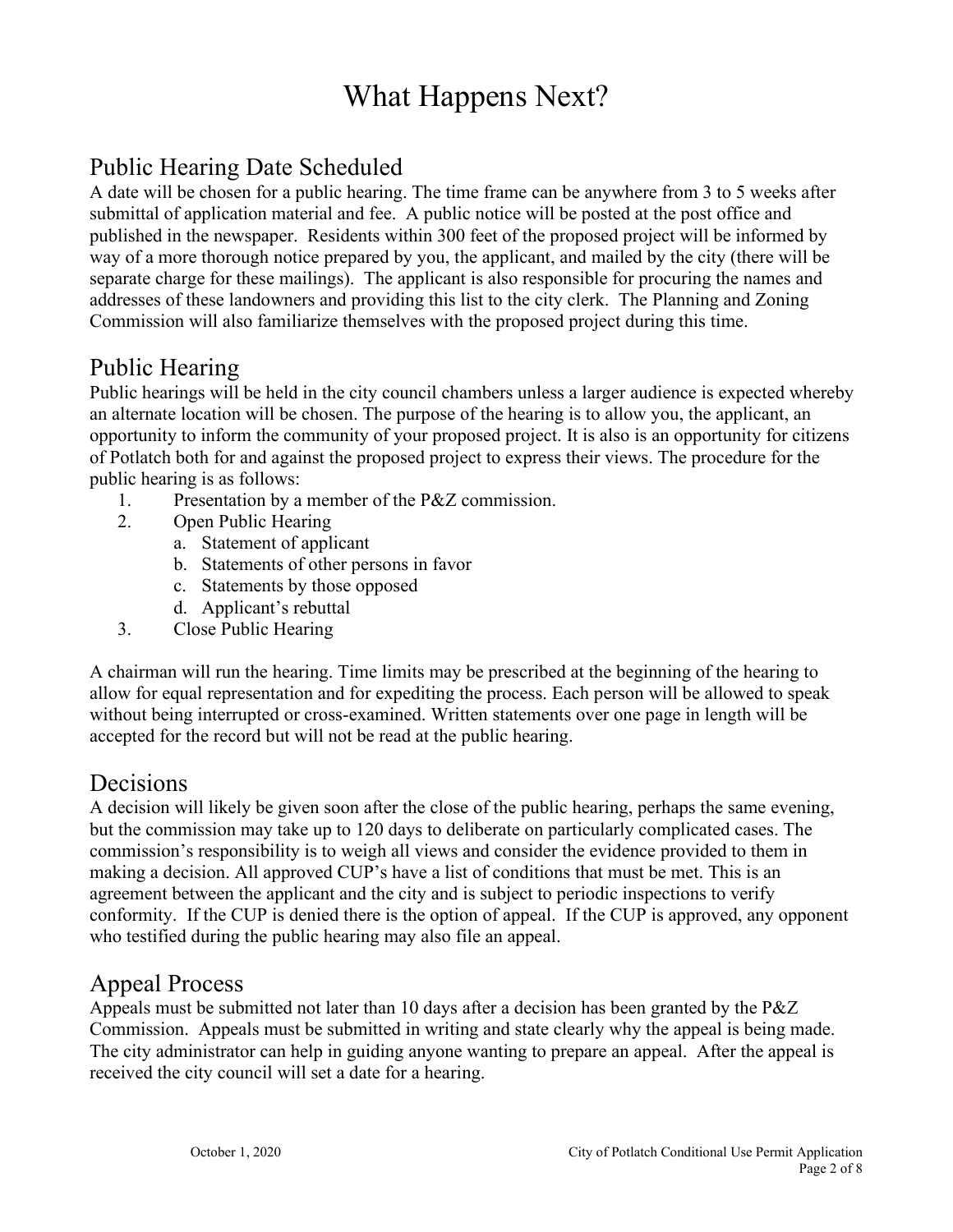## *City of Potlatch* **Conditional Use Permit Application**

(Please type or print clearly)

#### **Application Fee: \$250.00**

|                  | Name of Applicant:                     | First                                                                                                                                                                                                                                                                                                                                                                                                                         |                         | Middle                  | Last  |  |
|------------------|----------------------------------------|-------------------------------------------------------------------------------------------------------------------------------------------------------------------------------------------------------------------------------------------------------------------------------------------------------------------------------------------------------------------------------------------------------------------------------|-------------------------|-------------------------|-------|--|
|                  |                                        |                                                                                                                                                                                                                                                                                                                                                                                                                               |                         |                         |       |  |
|                  |                                        | Address of Applicant: No. & Street                                                                                                                                                                                                                                                                                                                                                                                            | $\frac{1}{\text{City}}$ | State                   | Zip   |  |
|                  |                                        | Contacts for Applicant: Daytime Phone                                                                                                                                                                                                                                                                                                                                                                                         |                         |                         |       |  |
|                  |                                        |                                                                                                                                                                                                                                                                                                                                                                                                                               |                         | Evening Phone           | Email |  |
| owner            |                                        | Relationship to Considered Property: (please circle one)<br>NOTE: If applicant is not the legal owner of the property, written permission for the conditional use must be granted by the                                                                                                                                                                                                                                      |                         |                         |       |  |
| Owner            | Purchaser                              | Lessee                                                                                                                                                                                                                                                                                                                                                                                                                        |                         | Other (explain):        |       |  |
|                  |                                        | Name of Owner:<br><i>(if other than annlicant)</i> First                                                                                                                                                                                                                                                                                                                                                                      |                         |                         |       |  |
|                  |                                        |                                                                                                                                                                                                                                                                                                                                                                                                                               | Middle                  |                         | Last  |  |
|                  |                                        | Address of Owner: No. & Street                                                                                                                                                                                                                                                                                                                                                                                                | City                    | State                   | Zip   |  |
|                  |                                        |                                                                                                                                                                                                                                                                                                                                                                                                                               |                         |                         |       |  |
|                  |                                        | Contacts for Owner: Home Phone Work Phone                                                                                                                                                                                                                                                                                                                                                                                     |                         | Email                   |       |  |
|                  |                                        | Address of Considered Property: North Constantinoperation of Considered Property:                                                                                                                                                                                                                                                                                                                                             |                         |                         |       |  |
|                  |                                        | Current method of solid waste disposal (eg city sewer, septic, leach field, etc.):                                                                                                                                                                                                                                                                                                                                            |                         |                         |       |  |
|                  |                                        | Legal Description: Subdivision Block                                                                                                                                                                                                                                                                                                                                                                                          |                         |                         |       |  |
|                  |                                        | Note: If described by Metes and Bounds, please attach copy of description to application form.                                                                                                                                                                                                                                                                                                                                |                         | $\overline{\text{Lot}}$ |       |  |
|                  |                                        |                                                                                                                                                                                                                                                                                                                                                                                                                               |                         |                         |       |  |
|                  |                                        | Briefly state what will be the proposed use on or with the considered property. This information will be used to notify<br>adjacent property owners and for all legal notices regarding the proposed conditional use. Please consider the following<br>when preparing your statement (attach separate page if necessary):<br>a. Type of proposed activity; if business then state number and type of employees and clientele. |                         |                         |       |  |
|                  |                                        | b. Any plans for modification of existing structures.                                                                                                                                                                                                                                                                                                                                                                         |                         |                         |       |  |
|                  |                                        |                                                                                                                                                                                                                                                                                                                                                                                                                               |                         |                         |       |  |
| following pages. | c. Total acreage and area of each use. | d. Written consideration of any other applicable items as listed under Criteria # 8 under Criteria and Considerations on the                                                                                                                                                                                                                                                                                                  |                         |                         |       |  |

**Authorization:** The applicant does herby certify that all of the statements and information contained within this application along with attachments and supportive materials are true, and further acknowledges that approval of this application may be revoked if it is found that any such statements are false.

\_\_\_\_\_\_\_\_\_\_\_\_\_\_\_\_\_\_\_\_\_\_\_\_\_\_\_\_\_\_\_\_\_\_\_\_\_\_\_\_\_\_\_\_\_\_\_\_\_\_\_\_\_\_\_\_\_\_\_\_\_\_\_\_\_\_\_\_\_\_\_\_\_\_\_\_\_\_\_\_\_\_\_\_\_\_\_\_\_\_\_\_\_\_\_\_\_\_\_  $\mathcal{L}_\mathcal{L} = \mathcal{L}_\mathcal{L} = \mathcal{L}_\mathcal{L} = \mathcal{L}_\mathcal{L} = \mathcal{L}_\mathcal{L} = \mathcal{L}_\mathcal{L} = \mathcal{L}_\mathcal{L} = \mathcal{L}_\mathcal{L} = \mathcal{L}_\mathcal{L} = \mathcal{L}_\mathcal{L} = \mathcal{L}_\mathcal{L} = \mathcal{L}_\mathcal{L} = \mathcal{L}_\mathcal{L} = \mathcal{L}_\mathcal{L} = \mathcal{L}_\mathcal{L} = \mathcal{L}_\mathcal{L} = \mathcal{L}_\mathcal{L}$ 

| Signed: |                                                 | Date: |  |  |
|---------|-------------------------------------------------|-------|--|--|
|         | Applicant                                       |       |  |  |
|         |                                                 | Date: |  |  |
|         | <b>Property Owner (if other than applicant)</b> |       |  |  |

Property Owner (if other than applicant)

October 1, 2020 City of Potlatch Conditional Use Permit Application Page 3 of 8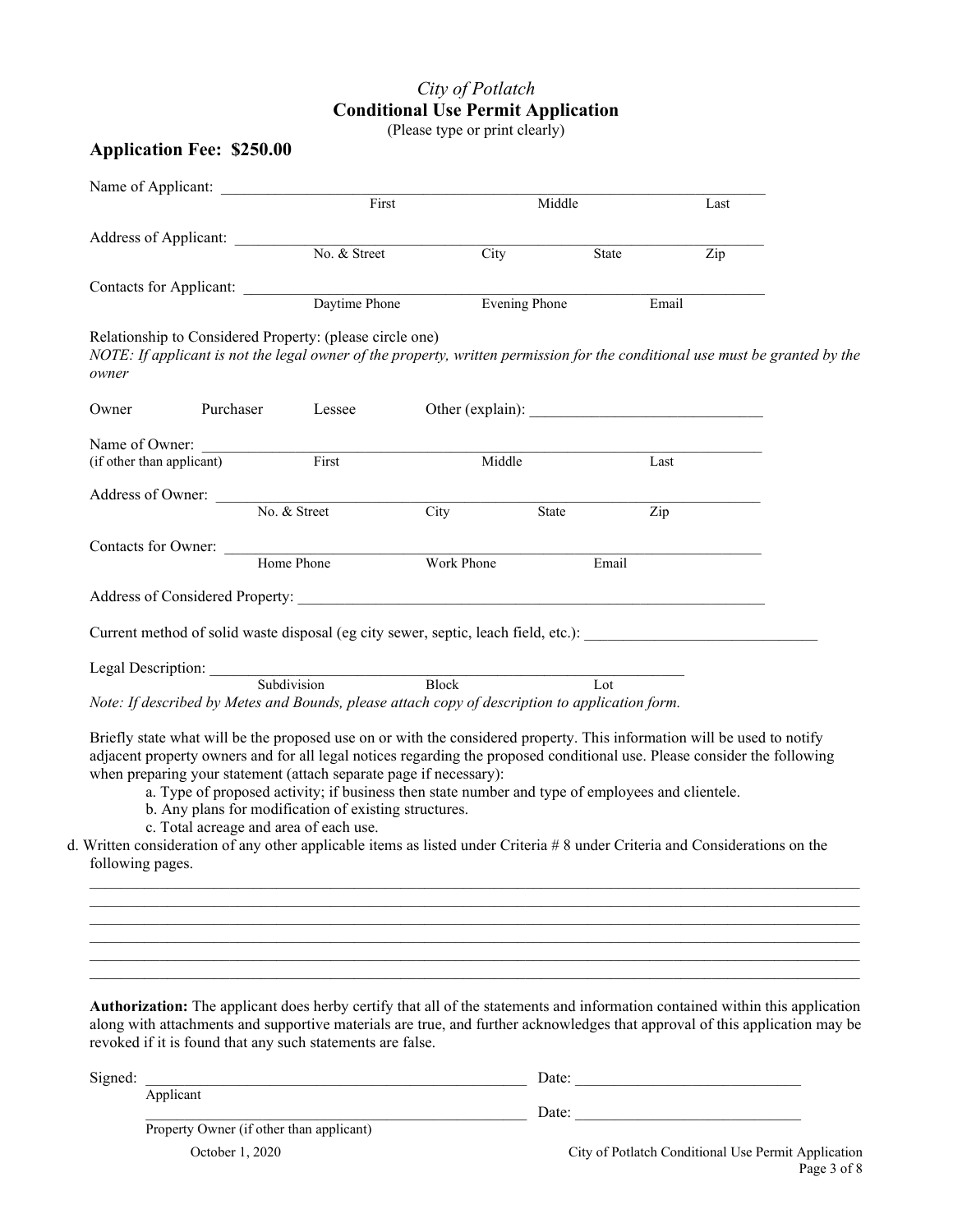### Criteria and Considerations

(Please type or print clearly; if necessary use additional pages)

#### **Criteria and Considerations**

In order for the Planning and Zoning Commission to issue a Conditional Use Permit, the Commission must make findings of compliance with the following relevant criteria and considerations. Please indicate, in the space provided below (and/or on additional pages), all necessary information to satisfy the request of each criteria.

#### **Definition of Conditional Use Request:**

| The proposed activity described in the brief proposal on page one is considered a conditional use in the        |                                                 |  |  |  |
|-----------------------------------------------------------------------------------------------------------------|-------------------------------------------------|--|--|--|
| Zone (i.e. R-1, R-2, C-1, etc.) as listed under the                                                             | Land Use                                        |  |  |  |
| (i.e. agricultural, residential, etc.) in Table 2-A titled Zoning Districts and Land Uses found in the Potlatch |                                                 |  |  |  |
| Zoning Ordinance. Include specific activity as well:                                                            | (i.e. tree farm, group care home, bakery, etc.) |  |  |  |

#### **Impact on Schools:**

Please state the number of potential students added to the school district:

**Criteria #1**: Please describe how the conditional use in its proposed location will be harmonious with the area in which it is proposed to be located.

\_\_\_\_\_\_\_\_\_\_\_\_\_\_\_\_\_\_\_\_\_\_\_\_\_\_\_\_\_\_\_\_\_\_\_\_\_\_\_\_\_\_\_\_\_\_\_\_\_\_\_\_\_\_\_\_\_\_\_\_\_\_\_\_\_\_\_\_\_\_\_\_\_\_\_\_\_\_\_\_\_\_

\_\_\_\_\_\_\_\_\_\_\_\_\_\_\_\_\_\_\_\_\_\_\_\_\_\_\_\_\_\_\_\_\_\_\_\_\_\_\_\_\_\_\_\_\_\_\_\_\_\_\_\_\_\_\_\_\_\_\_\_\_\_\_\_\_\_\_\_\_\_\_\_\_\_\_\_\_\_\_\_\_\_

\_\_\_\_\_\_\_\_\_\_\_\_\_\_\_\_\_\_\_\_\_\_\_\_\_\_\_\_\_\_\_\_\_\_\_\_\_\_\_\_\_\_\_\_\_\_\_\_\_\_\_\_\_\_\_\_\_\_\_\_\_\_\_\_\_\_\_\_\_\_\_\_\_\_\_\_\_\_\_\_\_\_ \_\_\_\_\_\_\_\_\_\_\_\_\_\_\_\_\_\_\_\_\_\_\_\_\_\_\_\_\_\_\_\_\_\_\_\_\_\_\_\_\_\_\_\_\_\_\_\_\_\_\_\_\_\_\_\_\_\_\_\_\_\_\_\_\_\_\_\_\_\_\_\_\_\_\_\_\_\_\_\_\_\_

\_\_\_\_\_\_\_\_\_\_\_\_\_\_\_\_\_\_\_\_\_\_\_\_\_\_\_\_\_\_\_\_\_\_\_\_\_\_\_\_\_\_\_\_\_\_\_\_\_\_\_\_\_\_\_\_\_\_\_\_\_\_\_\_\_\_\_\_\_\_\_\_\_\_\_\_\_\_\_\_\_\_

\_\_\_\_\_\_\_\_\_\_\_\_\_\_\_\_\_\_\_\_\_\_\_\_\_\_\_\_\_\_\_\_\_\_\_\_\_\_\_\_\_\_\_\_\_\_\_\_\_\_\_\_\_\_\_\_\_\_\_\_\_\_\_\_\_\_\_\_\_\_\_\_\_\_\_\_\_\_\_\_\_\_

\_\_\_\_\_\_\_\_\_\_\_\_\_\_\_\_\_\_\_\_\_\_\_\_\_\_\_\_\_\_\_\_\_\_\_\_\_\_\_\_\_\_\_\_\_\_\_\_\_\_\_\_\_\_\_\_\_\_\_\_\_\_\_\_\_\_\_\_\_\_\_\_\_\_\_\_\_\_\_\_\_\_ \_\_\_\_\_\_\_\_\_\_\_\_\_\_\_\_\_\_\_\_\_\_\_\_\_\_\_\_\_\_\_\_\_\_\_\_\_\_\_\_\_\_\_\_\_\_\_\_\_\_\_\_\_\_\_\_\_\_\_\_\_\_\_\_\_\_\_\_\_\_\_\_\_\_\_\_\_\_\_\_\_\_

\_\_\_\_\_\_\_\_\_\_\_\_\_\_\_\_\_\_\_\_\_\_\_\_\_\_\_\_\_\_\_\_\_\_\_\_\_\_\_\_\_\_\_\_\_\_\_\_\_\_\_\_\_\_\_\_\_\_\_\_\_\_\_\_\_\_\_\_\_\_\_\_\_\_\_\_\_\_\_\_\_\_

\_\_\_\_\_\_\_\_\_\_\_\_\_\_\_\_\_\_\_\_\_\_\_\_\_\_\_\_\_\_\_\_\_\_\_\_\_\_\_\_\_\_\_\_\_\_\_\_\_\_\_\_\_\_\_\_\_\_\_\_\_\_\_\_\_\_\_\_\_\_\_\_\_\_\_\_\_\_\_\_\_\_ \_\_\_\_\_\_\_\_\_\_\_\_\_\_\_\_\_\_\_\_\_\_\_\_\_\_\_\_\_\_\_\_\_\_\_\_\_\_\_\_\_\_\_\_\_\_\_\_\_\_\_\_\_\_\_\_\_\_\_\_\_\_\_\_\_\_\_\_\_\_\_\_\_\_\_\_\_\_\_\_\_\_

**Criteria #2:** Please describe why the proposed conditional use will not measurably and/or substantially reduce the value or marketability of adjacent or nearby properties.

**Criteria #3:** Please describe how the proposed conditional use will not substantially increase traffic, vibration, noise, fumes, glare, or odor on or to adjacent or nearby properties.

\_\_\_\_\_\_\_\_\_\_\_\_\_\_\_\_\_\_\_\_\_\_\_\_\_\_\_\_\_\_\_\_\_\_\_\_\_\_\_\_\_\_\_\_\_\_\_\_\_\_\_\_\_\_\_\_\_\_\_\_\_\_\_\_\_\_\_\_\_\_\_\_\_\_\_\_\_\_\_\_\_\_

\_\_\_\_\_\_\_\_\_\_\_\_\_\_\_\_\_\_\_\_\_\_\_\_\_\_\_\_\_\_\_\_\_\_\_\_\_\_\_\_\_\_\_\_\_\_\_\_\_\_\_\_\_\_\_\_\_\_\_\_\_\_\_\_\_\_\_\_\_\_\_\_\_\_\_\_\_\_\_\_\_\_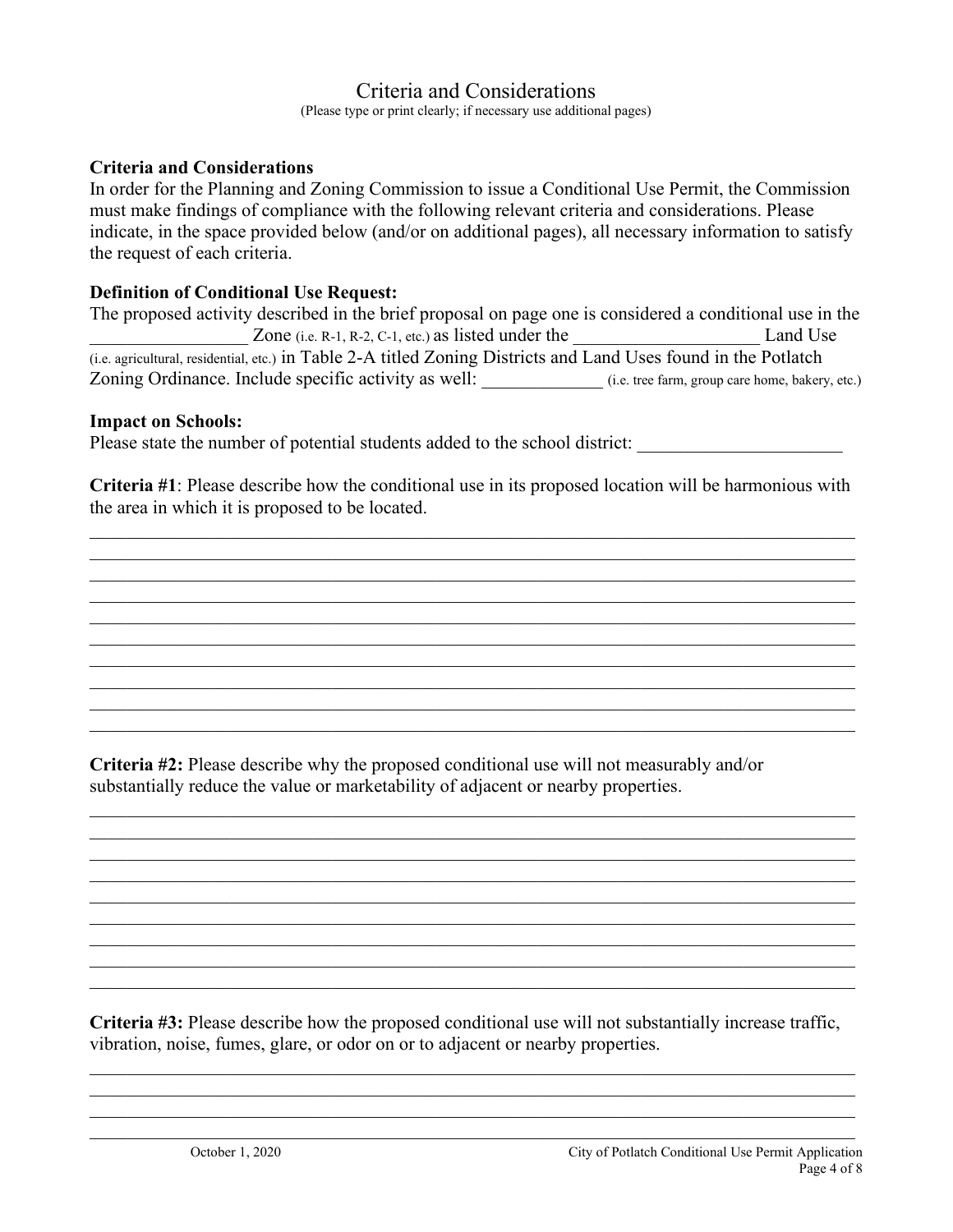Criteria #4: The proposed conditional use will not substantially reduce or impair the full enjoyment of adjacent or nearby properties for uses or purposes to which the same are presently put.

Criteria #5: The proposed conditional use will not cause or increase the likelihood of danger or peril from crime, fire, environmental impact, or other hazard to the public health, safety, or welfare; or otherwise significantly impact city workers and other public service providers.

Criteria #6: The proposed conditional use will not cause any other quantifiable or demonstrable impact of a substantial negative magnitude.

Criteria #7: The proposed conditional use meets the overall density, coverage, yard, and/or other applicable regulations of the zone in which it is to be located.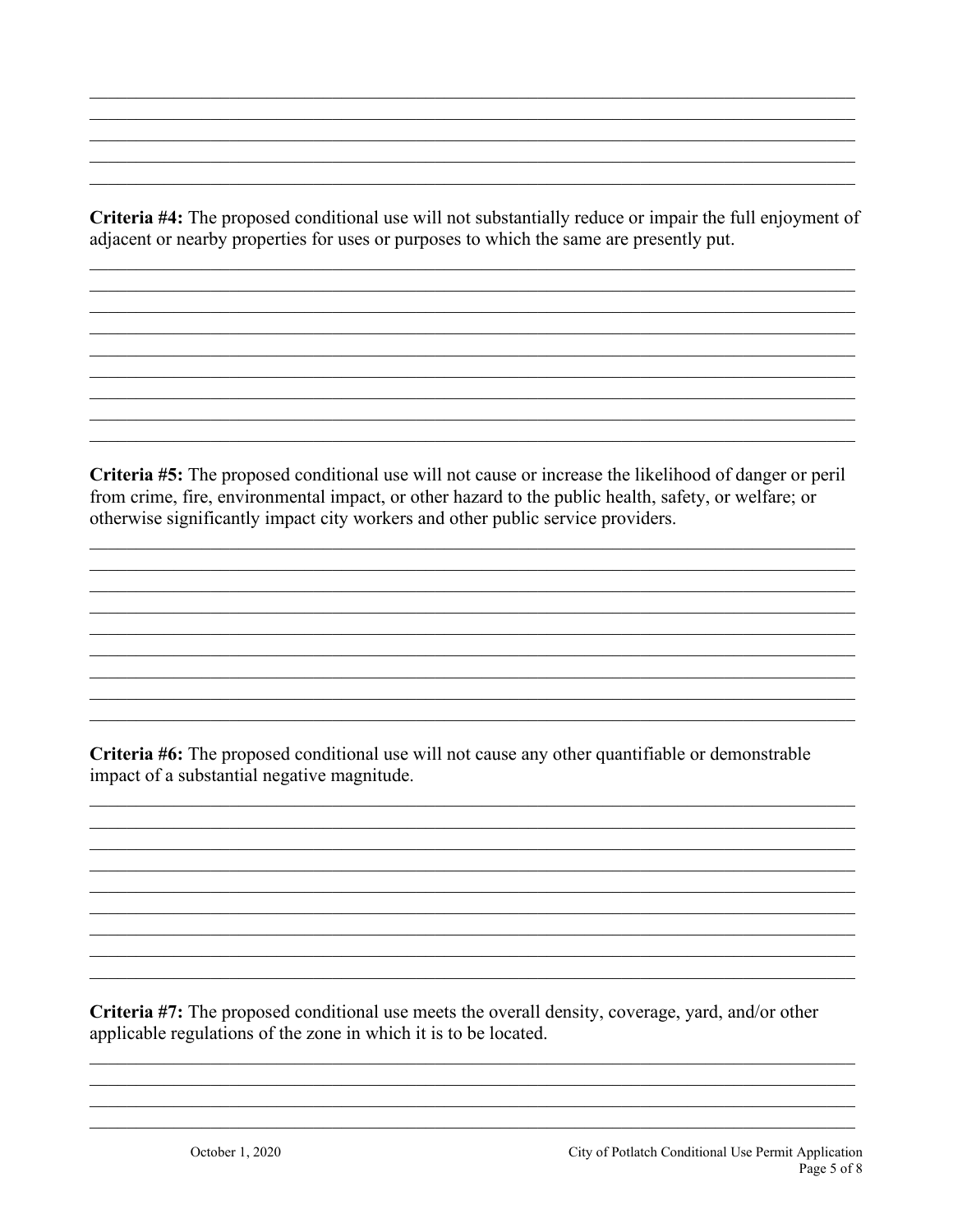Criteria #8: The structure and/or expansion of the structure must be compatible with the surroundings as to the type of architecture, setting, and landscaping existing thereabout and ordinarily found in the zone where said use is to be located. How will the proposed conditional use affect the following:

| Grading              |  |
|----------------------|--|
| Landscaping          |  |
| Screening            |  |
| Natural surroundings |  |
| Noise                |  |
| <b>Setbacks</b>      |  |
| Lighting             |  |
| Signage              |  |
| Traffic              |  |
| Visibility           |  |
| Obstructions         |  |
| Hours of operation   |  |
| Other considerations |  |
|                      |  |
|                      |  |

Criteria #9: The proposed use does not permanently and negatively impact surrounding natural resources (wildlife, wildlife habitat, soil, water, etc.), or scenic or historic features.

#### **Additional Considerations**

Please list any other considerations you feel the commission should take into account when considering your application: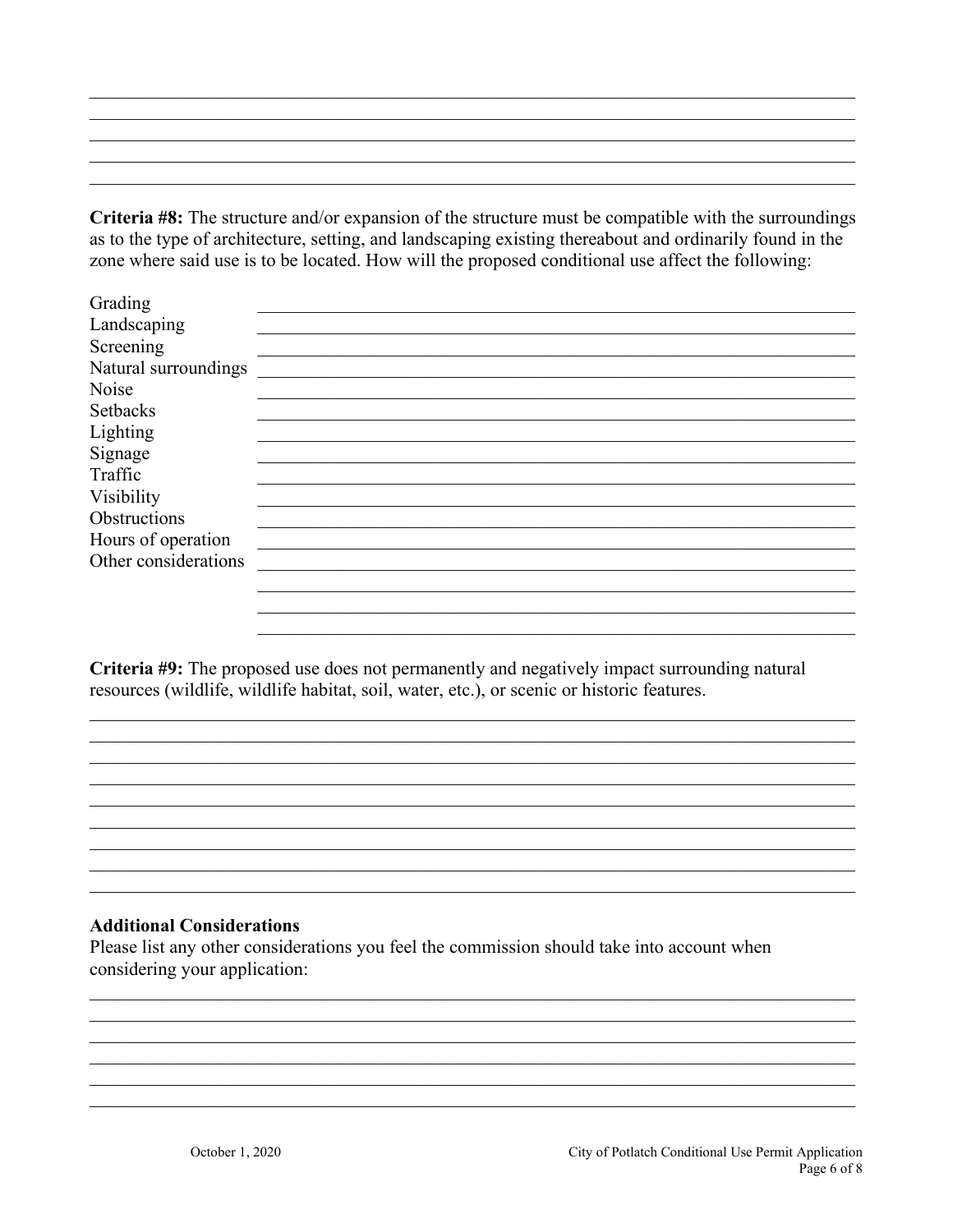### Site Plan Requirements

- 1. Plans must be a minimum of 8.5 x 11 and created to one of the following scales: 1:20 or 1:50 (to be determined by the city administrator)
- 2. Plans should be created digitally or if done by hand using black or blue ink. Inaccurate and/or illegible plans will not be accepted.
- 3. Your site plan must contain the following information:
	- Name of addition or subdivision
	- Complete legal description of considered property and Lot Number(s)
	- $\blacksquare$  Lot(s) dimensions and square footages
	- Location, name, and width of boundary streets, alleys, and easements
	- North point
	- **Parking and loading areas, including number of parking spaces, total parking area, and** typical stall size including any required handicapped stalls
	- **Traffic access and traffic circulation, and if applicable, traffic impact study**
	- Natural features and special areas of the site including drainage, rock outcrops, wildlife habitat, etc.
	- Open spaces, landscaping
	- **Driveways and curb cuts in detail, including widths and setbacks**
	- **Locations, dimensions, and square footages of all structures and use on property**
	- **Building heights**
	- Distance of all structures from property lines
	- **Location and dimension of signs in relation to all property lines**
	- Storm drainage plan, including existing and proposed storm sewers
	- Location of existing and proposed sewer and water lines
	- Location of other utilities (gas, phone, power, etc.)
	- **Lighting**
	- Dumpster or other trash disposal location
	- Building access
	- Architectural elevation
	- Building code compliance, including required occupancy and/or building permits
	- **Minimum lot size per zoning**
	- **Minimum lot width**
	- Front, side, and rear yard setbacks
	- **Locations of sidewalks, curbs, and gutters (if deteriorated, repair or replacement may be** required)
	- $\blacksquare$  Fire protection